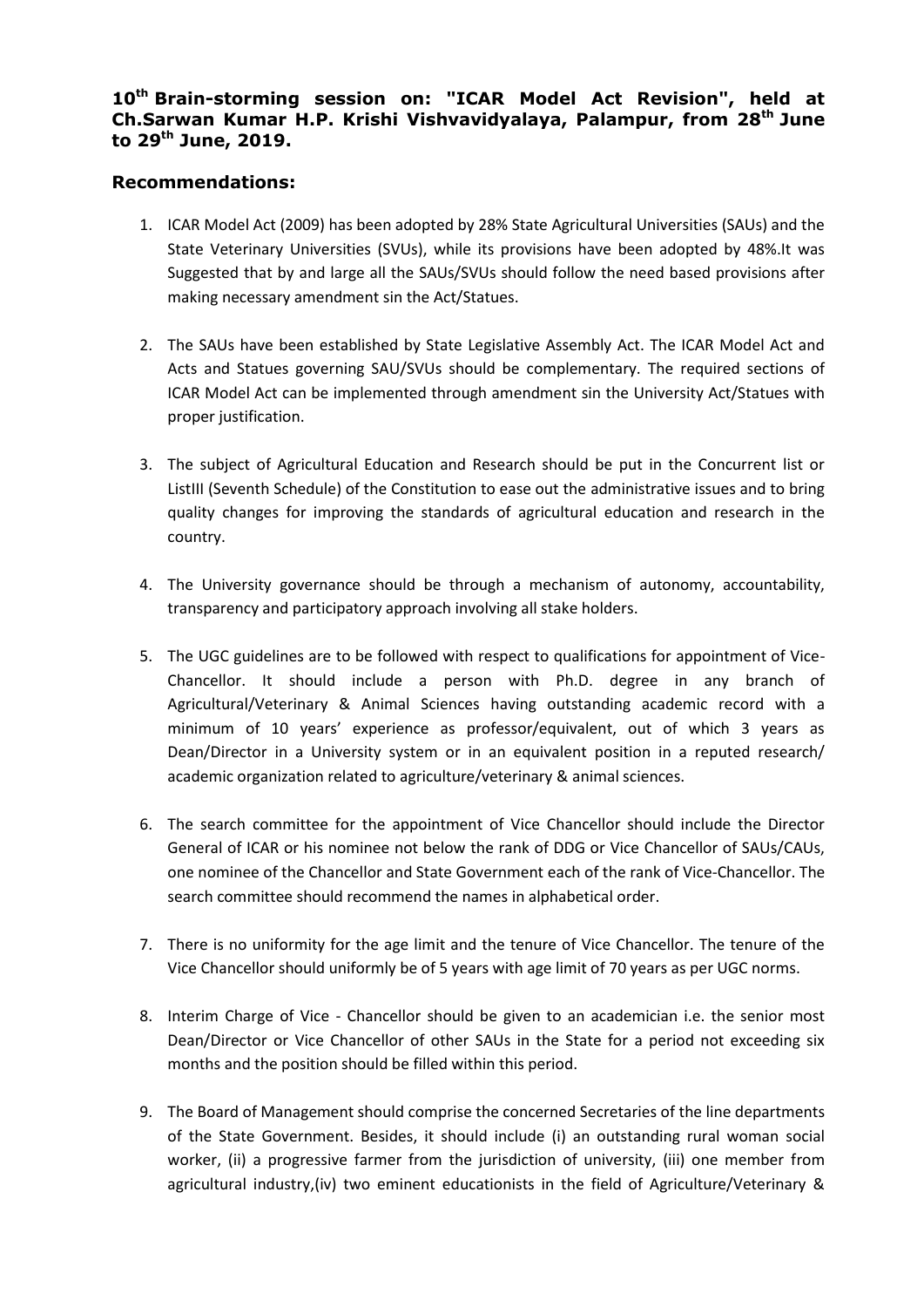Animal Sciences /Allied Sciences,(v) member from ICAR to be nominated by the Director General, ICAR not below the rank of ADG and the Registrar ast he Member Secretary. All the members from I to iv will be recommended by the Vice-Chancellor and nominated by the Chancellor. There should be no member from State Legislative Assembly/Member of *Zila Parishad,etc*.

- 10. Academic, Research and Extension Councils are statutory bodies for regulating and overseeing academic, research and extension activities in that order. Its functioning and composition need to be revised from time to time to make it more dynamic in view of the changing market demand of expertise/human resource/ products/technologies from the SAUs/SVUs.
- 11. The positions of Registrar and Finance Officer/Comptroller are important for smooth functioning and implementation of respective statutory provisions. These officials should be appointed from within the University system or appointed on deputation by the State governments.
- 12. The Controller of Examination should not be below the rank of Professor and the post of Director Extension should bere-designated as the Director of Extension Education.
- 13. Deans and Directors should be appointed through an open advertisement following uniform procedure. Principals of the off-campus colleges should be re-designated as the Deans.
- 14. The SAUs/SVUs must maintain optimum faculty student ratio. The strength and the composition of the faculty of the Departments of the constituent Colleges should follow the Fifth Deans 'Committee recommendations. Faculty positions lying vacant since long should be filled up to meet this criterion.
- 15. The faculty should have flexibility for undertaking consultancy services, short term assignments, participation in the industrial R&D programmes and crafting both National and International projects / collaborations for the resource generation.
- 16. The highest ranking Universities should be given autonomy in designing and starting new courses / programmes, admission criteria including foreign students, fee structure and hiring globally competent faculty.
- 17. Indian Council of Agricultural Research should have a position of ADG dealing with 'Skill Development and Entrepreneurship' in the Education Division, who may co- ordinate and facilitate development of entrepreneurial skill and employ ability among the graduates.
- 18. Agricultural education under the domain of UGC in private colleges and general universities must be accredited by the ICAR. The recommendations of the Fifth Deans' Committee should be followed in letter and spirit in these Colleges/Universities.